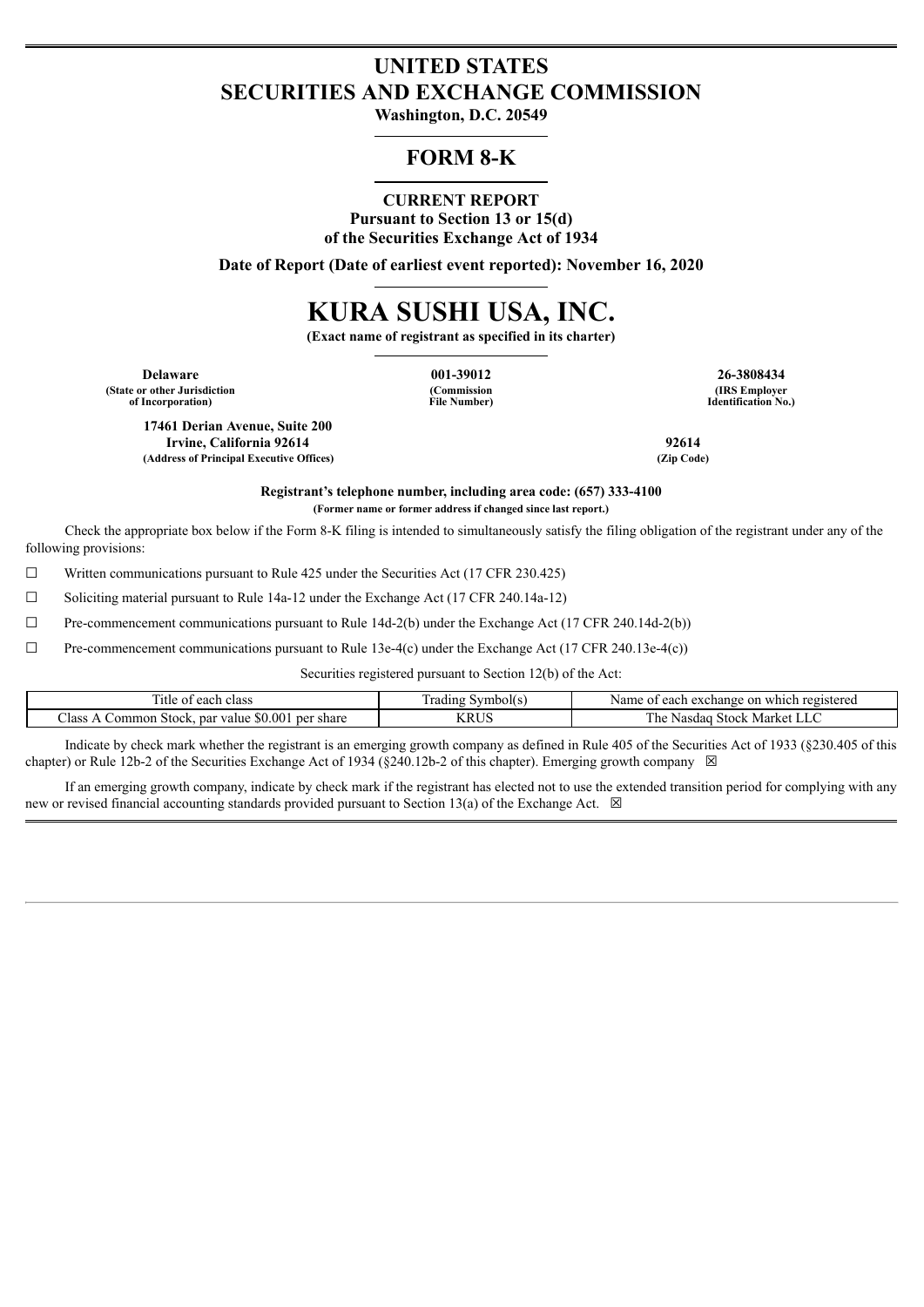#### **Item 2.02Results of Operations and Financial Condition.**

On November 16, 2020, Kura Sushi USA, Inc. issued a press release disclosing earnings and other financial results for its fiscal fourth quarter and fiscal year ended August 31, 2020, and that its management would review these results in a conference call at 5:00 p.m. (EST) on November 16, 2020. A copy of this press release is attached hereto as Exhibit 99.1.

The information furnished with this Item 2.02, including Exhibit 99.1, shall not be deemed "filed" for purposes of Section 18 of the Securities Exchange Act of 1934, as amended (the "Exchange Act"), or otherwise subject to the liabilities of that section, nor shall it be deemed incorporated by reference into any other filing under the Securities Act of 1933, as amended, or the Exchange Act, except as expressly set forth by specific reference in such a filing.

#### **Item 9.01Financial Statements and Exhibits.**

*(d) Exhibits*

| Exhibit No. | <b>Description</b>                           |
|-------------|----------------------------------------------|
| 99.1        | <b>Press Release dated November 16, 2020</b> |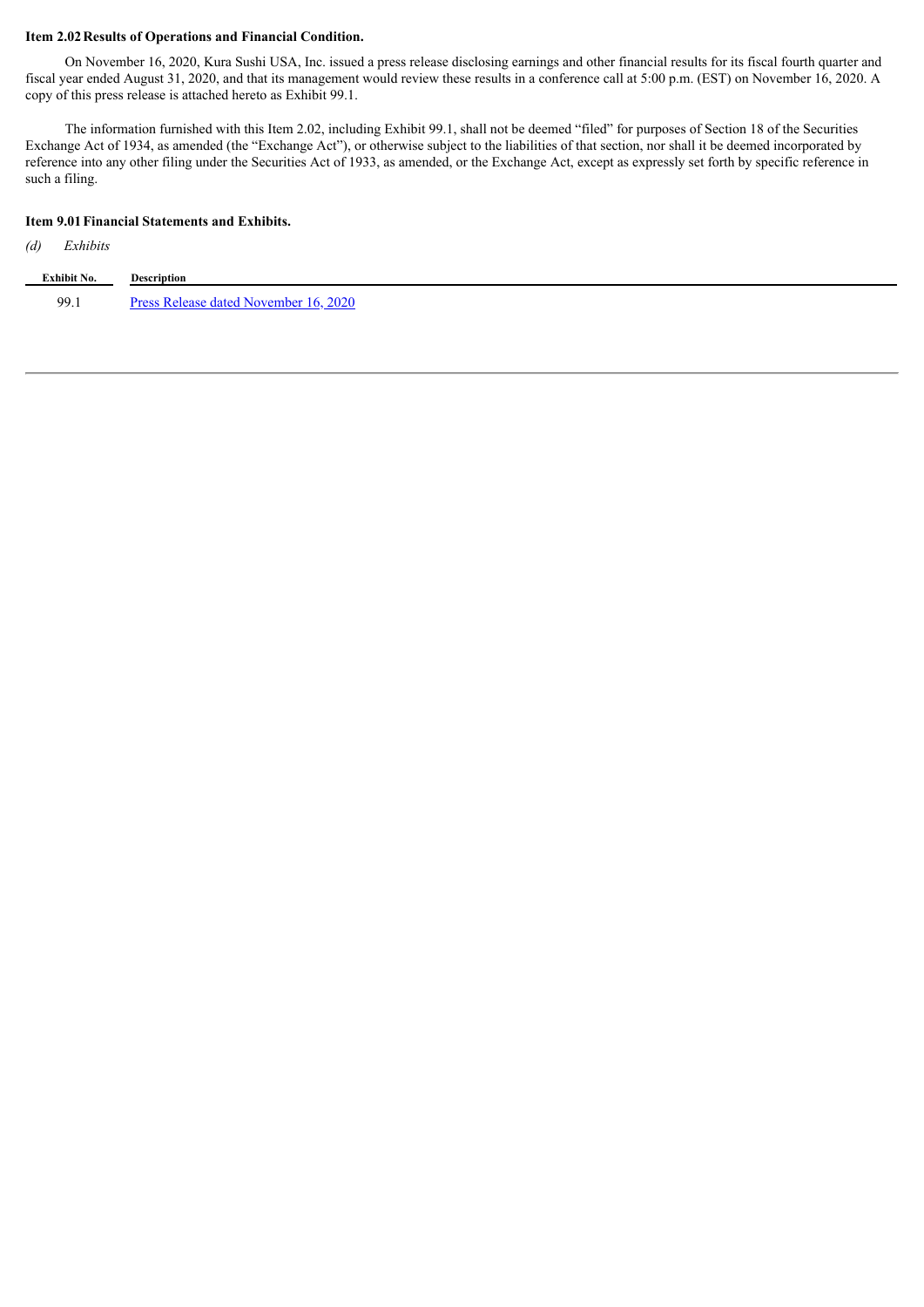## **SIGNATURES**

Pursuant to the requirements of the Securities Exchange Act of 1934, the Registrant has duly caused this report to be signed on its behalf by the undersigned hereunto duly authorized.

Date: November 16, 2020 By: /s/ Hajime Uba

## KURA SUSHI USA, INC.

Name: Hajime Uba Title: Chairman, President and CEO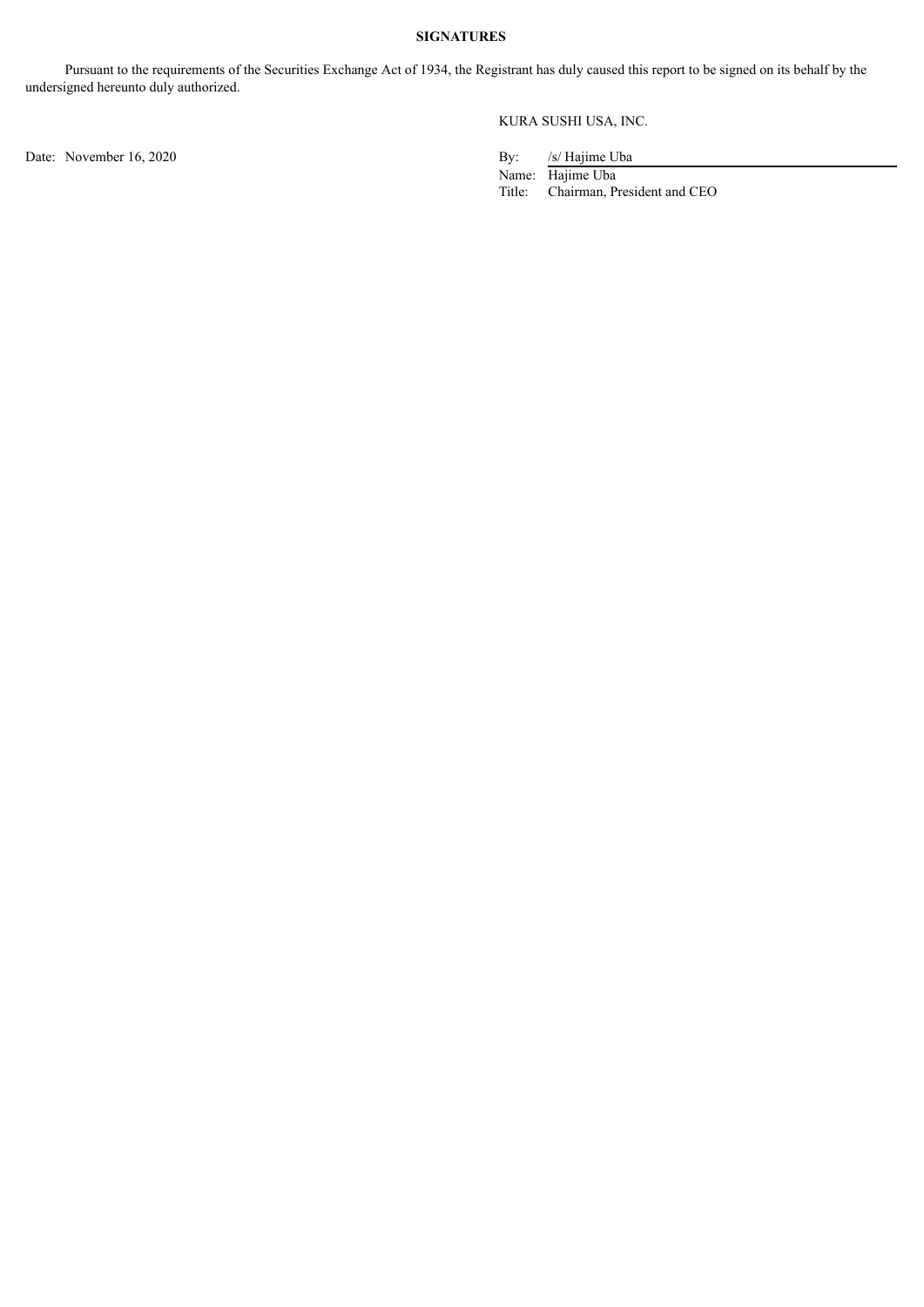

# <span id="page-3-0"></span>**Kura Sushi USA Announces Fiscal Fourth Quarter and Fiscal Year 2020 Financial Results**

Irvine, CA. November 16, 2020 – Kura Sushi USA, Inc. ("Kura Sushi" or the "Company") (NASDAQ: KRUS), a technology-enabled Japanese restaurant concept, today provided a COVID-19 business update and reported fiscal fourth quarter and fiscal year 2020 financial results for the period ended August 31, 2020.

#### **COVID-19 Business Update**

Due to changes in local guidelines for public activities, the Company began to re-open certain restaurants in late May, and by the end of fiscal fourth quarter, the Company was able to open 23 out of 25 of its restaurants. Out of the 23 restaurants, 11 were largely operating on a takeout only basis due to an indoor dining restriction that the state of California enacted at the beginning of July. To mitigate the loss of in-store sales, the Company implemented several initiatives to supplement its takeout service, including limited outdoor seating in many of its California restaurants and a system-wide roll-out of online ordering and delivery options through Grubhub.

In response to COVID-19, the Company continues to focus on cleaning and sanitizing protocols at its restaurants. The Company has implemented additional training and operating processes for all of its employees, including increased handwashing procedures, the use of face masks and gloves, and requirement to pass a health screening process, which includes a temperature check, before the start of each shift.

As of August 31, 2020, the Company had cash and cash equivalents of approximately \$9 million and no debt. The Company had not drawn down on the revolver with Kura Sushi Japan as of the end of the fiscal fourth quarter. On September 2, 2020, the Company increased its revolving line of credit to \$35 million, and extended the payback period from one year to five years. In November 2020, the Company borrowed \$3 million on the revolver.

#### **Fiscal Fourth Quarter 2020 Highlights**

- $\geq$  Total sales were \$5.5 million, a decrease of \$13.2 million compared to the fourth quarter of 2019;
- ➢ Operating loss was \$6.8 million, compared to operating income of \$1.0 million in the fourth quarter of 2019;
- $\geq$  Net loss was \$6.8 million, or (\$0.82) per diluted share, compared to net income of \$0.9 million, or \$0.15 per diluted share, in the fourth quarter of 2019;
- ➢ Restaurant-level operating loss\* was \$2.3 million, compared to restaurant-level operating profit\* of \$4.1 million in the fourth quarter of 2019; and
- $\triangleright$  Adjusted EBITDA\* was (\$5.4) million, compared to \$2.0 million in the fourth quarter of 2019.

\* Restaurant-level operating profit (loss) and Adjusted EBITDA are non-GAAP measures and are defined below under "Key Financial Definitions". Please see the reconciliation of non-GAAP measures accompanying this release. See also "non-GAAP Financial Measures" below.

Hajime Uba, President and Chief Executive Officer of Kura Sushi, stated, "While most of our restaurant operations were still hampered by varying COVID-19 restrictions during the quarter, especially in Los Angeles county, we were thrilled to see strong demand from our guests when we have been able to offer our complete Kura Experience. We saw another example of this with our recent new restaurant opening in Fort Lee, NJ, where sales in our dining room is trending at 50-60% of our pre-pandemic average unit volume, in spite of New Jersey's 25% seating capacity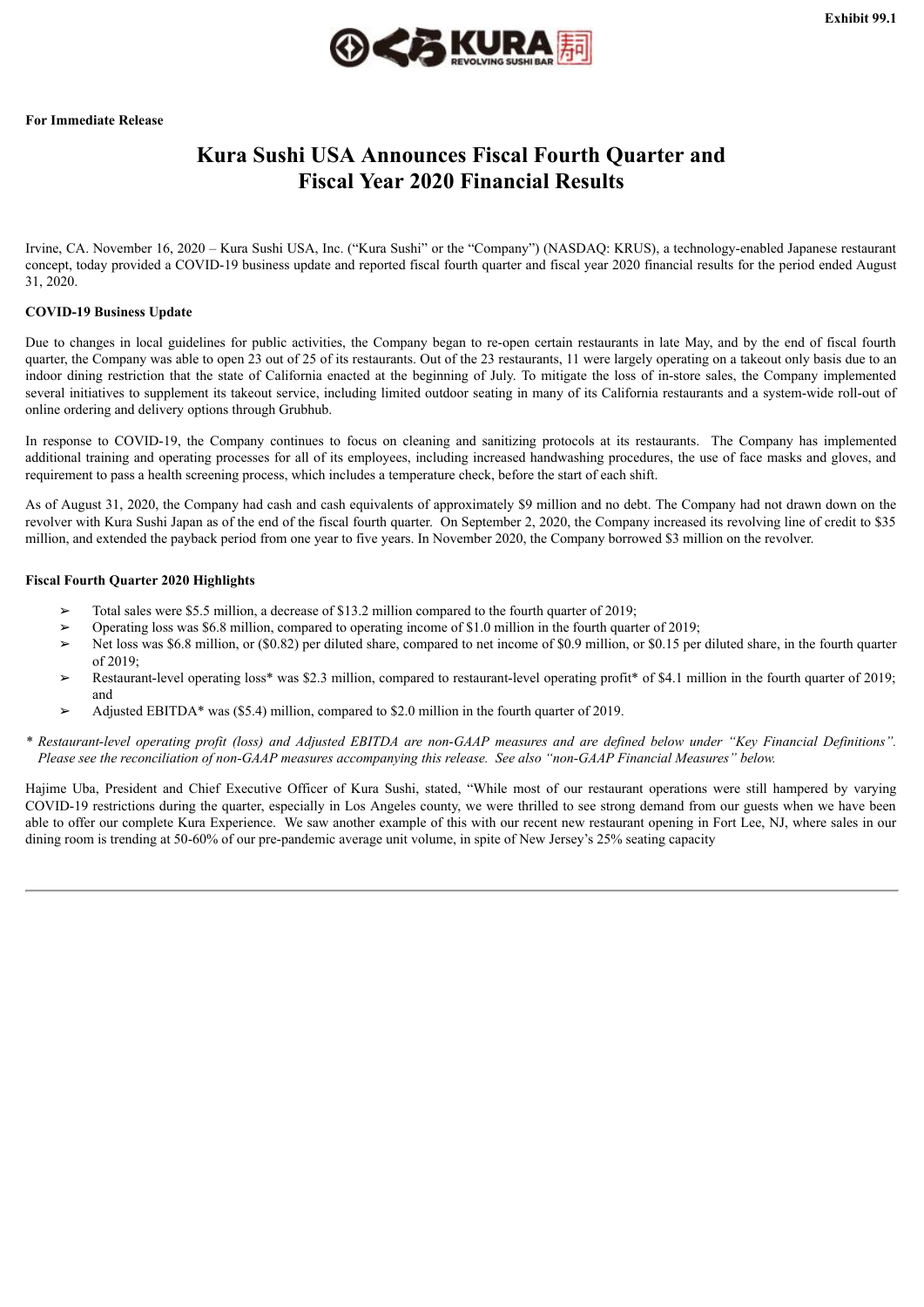limitation. With strong pent-up demand and solid financial footing, we are excited about the long-term growth opportunities of our business and will remain prudent as we navigate through this challenging environment."

#### **Review of Fiscal Fourth Quarter 2020 Financial Results**

Total sales were \$5.5 million compared to \$18.8 million in the fourth quarter of 2019. Comparable restaurant sales decreased 72.7% for the fourth quarter of 2020. Food and beverage costs were \$1.8 million compared to \$6.2 million in the fourth quarter of 2019. These decreases were primarily due to the temporary restaurant closures as well as various capacity restrictions on our dining room operations.

Labor and related costs were \$3.3 million, representing an increase as a percentage of sales to 60.3% from 30.2% in the fourth quarter of 2019. The increase was largely due to the effect of lower sales and minimum staffing needed as we re-open our restaurants.

Occupancy and related expenses were \$1.7 million, representing an increase of \$0.4 million compared to the fourth quarter of 2019. This increase was primarily a result of additional lease expense incurred from two new restaurants that were opened earlier this year as well as incremental pre-opening rent expense.

General and administrative costs were \$3.1 million, representing an increase of \$1.0 million compared to the fourth quarter of 2019. This increase was primarily due to \$0.5 million of public company related costs, \$0.4 million in employee compensation and \$0.1 million in general legal and consulting costs.

Operating loss was \$6.8 million, compared to operating income of \$1.0 million in fourth quarter of 2019.

Income tax benefit was \$5 thousand compared to an expense of \$27 thousand in the fourth quarter of 2019.

Net loss was \$6.8 million, or (\$0.82) per diluted share, compared to net income of \$0.9 million, or \$0.15 per diluted share, in the fourth quarter of 2019.

Restaurant-level operating loss\* was \$2.3 million, compared to restaurant-level operating profit\* of \$4.1 million in the fourth quarter of 2019.

Adjusted EBITDA\* was (\$5.4) million, compared to \$2.0 million in the fourth quarter of 2019.

#### **Review of Full Year 2020 Financial Results**

Total sales were \$45.2 million compared to \$64.2 million in the full year of 2019. Comparable restaurant sales decreased 37.8% for the full year of 2020, primarily driven by temporary restaurant closures as well as various capacity restrictions on our dining room operations.

Operating loss was \$16.5 million, compared to operating income of \$1.7 million in the full year of 2019.

Net loss was \$17.4 million, or (\$2.08) per diluted share, compared to net income of \$1.5 million, or \$0.26 per diluted share in the full year of 2019.

Restaurant-level operating loss\* was \$0.7 million, compared to restaurant-level operating profit of \$12.9 million in the full year of 2019.

Adjusted EBITDA\* was (\$13.0) million compared to \$5.2 million in the full year of 2019.

#### **Restaurant Development**

During the fourth quarter of fiscal year 2020, no new restaurants were opened. The Company opened two new restaurants during fiscal 2020, bringing the total restaurant count to 25 as of August 31, 2020. Subsequent to the end of the fiscal year, the Company opened three new restaurants in Fort Lee, NJ; Koreatown (Los Angeles), CA; and Washington, DC.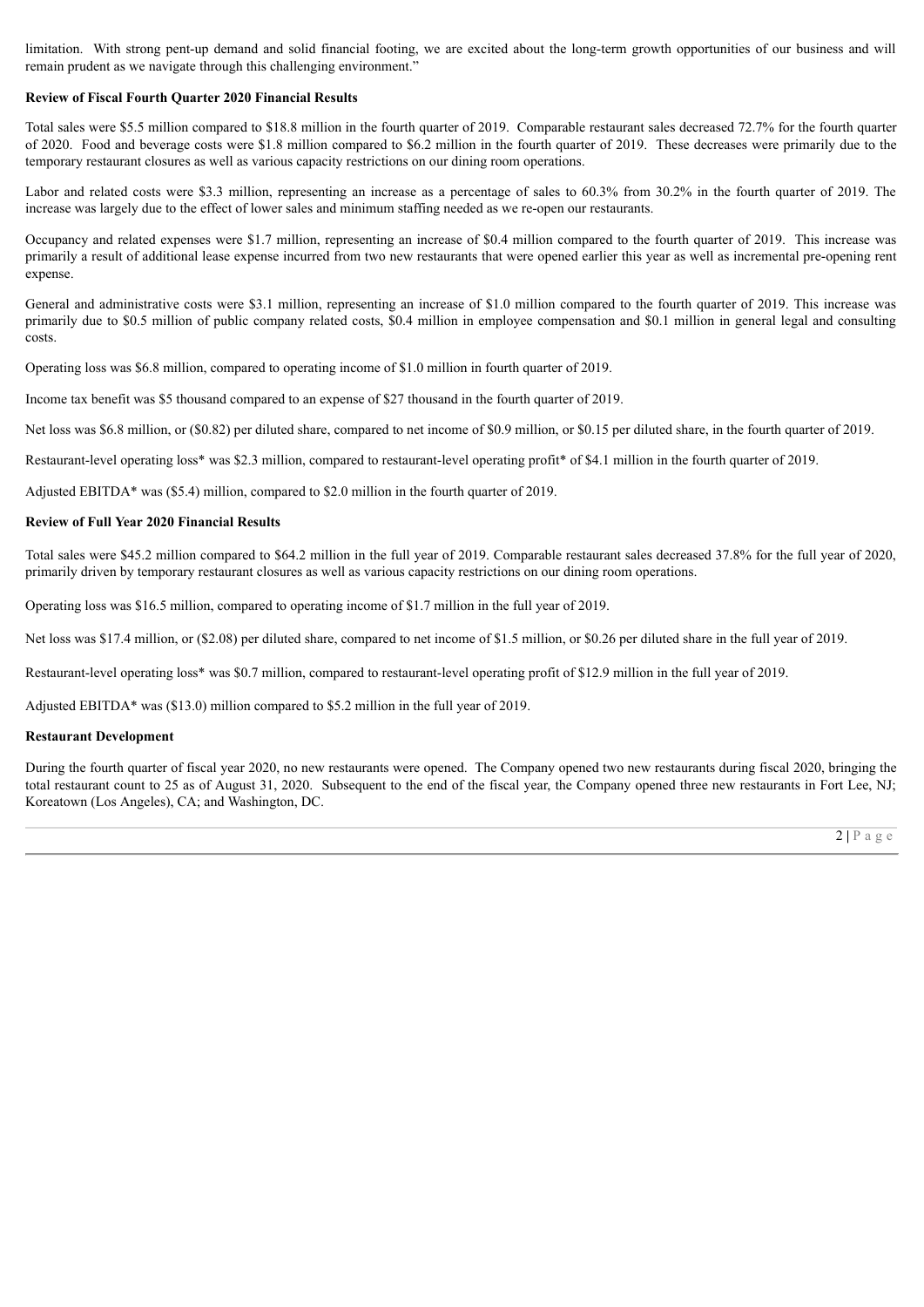## **Conference Call**

A conference call and webcast to discuss Kura Sushi's financial results is scheduled for 5:00 p.m. ET today. Hosting the conference call and webcast will be Hajime "Jimmy" Uba, President and Chief Executive Officer; Koji Shinohara, Chief Financial Officer; and Benjamin Porten, Investor Relations Director.

Interested parties may listen to the conference call via telephone by dialing 201-689-8471. A telephone replay will be available shortly after the call has concluded and can be accessed by dialing 412-317-6671; the passcode is 13712451. The replay will be available until November 23, 2020. The webcast will be available at www.kurasushi.com under the investor relations section and will be archived on the site shortly after the call has concluded.

#### **About Kura Sushi USA, Inc.**

Kura Sushi USA, Inc. is a technology-enabled Japanese restaurant concept with 28 locations in six states. The Company offers guests a distinctive dining experience built on authentic Japanese cuisine and an engaging revolving sushi service model. Kura Sushi USA, Inc. was established in 2008 as a subsidiary of Kura Sushi, Inc., a Japan-based revolving sushi chain with over 450 restaurants and 35 years of brand history. For more information, please visit www.kurasushi.com.

#### **Key Financial Definitions**

*EBITDA,* a non-GAAP measure, is defined as net income (loss) before interest, income taxes and depreciation and amortization.

*Adjusted EBITDA,* a non-GAAP measure, is defined as EBITDA plus stock-based compensation expense, non-cash lease expense, asset disposals, closure costs and restaurant impairments, as well as certain items that the Company believes are not indicative of its core operating results. Adjusted EBITDA margin is defined as adjusted EBITDA divided by sales. Effective August 31, 2020, the Company no longer excludes pre-opening costs and cash-based pre-opening lease expense from its computation of Adjusted EBITDA. Adjusted EBITDA for the three months and fiscal year ended August 31, 2019 has been restated to conform to the current period computation methodology.

*Restaurant-level Operating Profit (Loss),* a non-GAAP measure, is defined as operating income (loss) plus depreciation and amortization; stock-based compensation expense; pre-opening costs and general administrative expenses which are considered normal, recurring, cash operating expenses and are essential to supporting the development and operations of our restaurants; non-cash lease expense; asset disposals, closure costs and restaurant impairments; less corporate-level stock-based compensation expense recognized within general and administrative expenses. Restaurant-level Operating Profit margin is defined as restaurant-level operating profit (loss) divided by sales. Effective August 31, 2020, the cash portion of pre-opening lease expense is included in pre-opening costs and the non-cash portion of pre-opening lease expense is included in non-cash lease expense in the computation of restaurant-level operating profit (loss). Restaurant-level operating profit (loss) for the three months and fiscal year ended August 31, 2019 has been restated to conform to the current period computation methodology and had no impact to the total restaurant-level operating profit amount of \$4.055 million and \$12.945 million, respectively.

*Average Unit Volumes ("AUVs")* consist of the average annual sales of all restaurants that have been open for 18 months or longer at the end of the fiscal year presented. AUVs are calculated by dividing (x) annual sales for the fiscal year presented for all such restaurants by (y) the total number of restaurants in that base. The Company makes fractional adjustments to sales for restaurants that were not open for the entire fiscal year presented (e.g., a restaurant is closed for renovation) to annualize sales for such period of time. The Company did not make any adjustments for the temporary restaurant closures due to COVID-19 during three months and fiscal year ended August 31, 2020.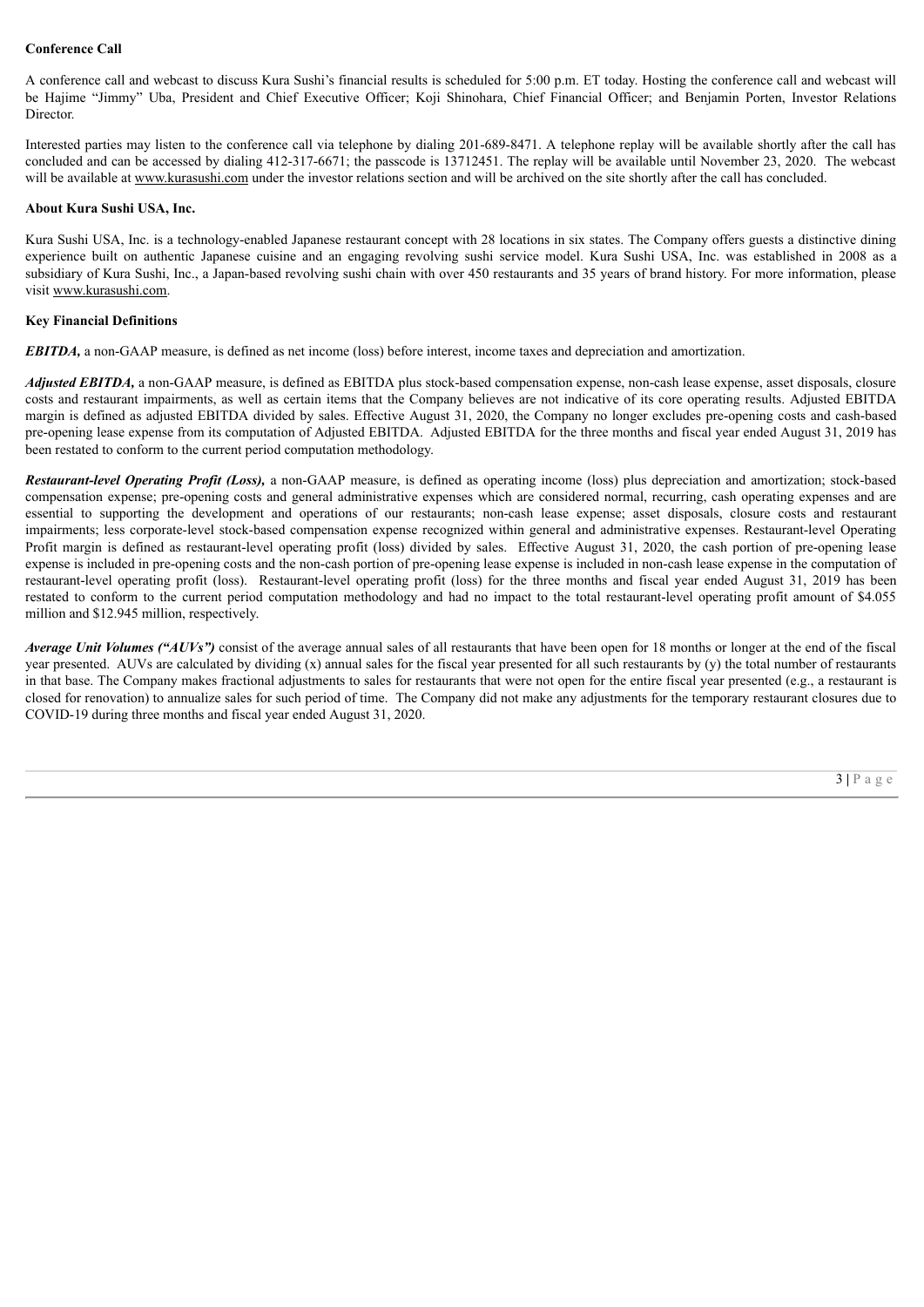*Comparable Restaurant Sales Growth* refers to the change in year-over-year sales for the comparable restaurant base. The Company include restaurants in the comparable restaurant base that have been in operation for at least 18 months prior to the start of the accounting period presented, including those temporarily closed for renovations during the year. For restaurants that were temporarily closed for renovations during the year, the Company makes fractional adjustments to sales such that sales are annualized in the associated period. Growth in comparable restaurant sales represents the percent change in sales from the same period in the prior year for the comparable restaurant base. The Company did not make any adjustments for the temporary restaurant closures due to COVID-19 during three months and fiscal year ended August 31, 2020.

#### **Non-GAAP Financial Measures**

To supplement the condensed financial statements presented in accordance with U.S. generally accepted accounting principles ("GAAP"), certain financial measures, such as EBITDA, adjusted EBITDA, adjusted EBITDA margin, restaurant-level operating profit (loss) and restaurant-level operating profit margin ("Non-GAAP measures") are not recognized under GAAP. These Non-GAAP measures are intended as supplemental measures of our performance that are neither required by, nor presented in accordance with, GAAP. The Company is presenting these Non-GAAP measures because the Company believes that they provide useful information to management and investors regarding certain financial and business trends relating to our financial condition and operating results. However, these measures may not provide a complete understanding of the operating results of the Company as a whole and such measures should be reviewed in conjunction with our GAAP financial results. Additionally, the Company presents restaurant-level operating profit because it excludes the impact of general and administrative expenses which are not incurred at the restaurant-level. The Company also uses restaurant-level operating profit to measure operating performance and returns from opening new restaurants.

The Company believes that the use of these Non-GAAP measures provides an additional tool for investors to use in evaluating ongoing operating results and trends and in comparing the Company's financial measures with those of comparable companies, which may present similar non-GAAP financial measures to investors. However, you should be aware that restaurant-level operating profit and restaurant-level operating profit margin are financial measures which are not indicative of overall results for the Company, and restaurant-level operating profit and restaurant-level operating profit margin do not accrue directly to the benefit of stockholders because of corporate-level expenses excluded from such measures. In addition, you should be aware when evaluating these Non-GAAP measures that in the future the Company may incur expenses similar to those excluded when calculating these measures. The Company's presentation of these measures should not be construed as an inference that our future results will be unaffected by unusual or non-recurring items. Our computation of these Non-GAAP measures may not be comparable to other similarly titled measures computed by other companies, because all companies may not calculate these Non-GAAP measures in the same fashion. Because of these limitations, these Non-GAAP measures should not be considered in isolation or as a substitute for performance measures calculated in accordance with GAAP. The Company compensates for these limitations by relying primarily on our GAAP results and using these Non-GAAP measures on a supplemental basis.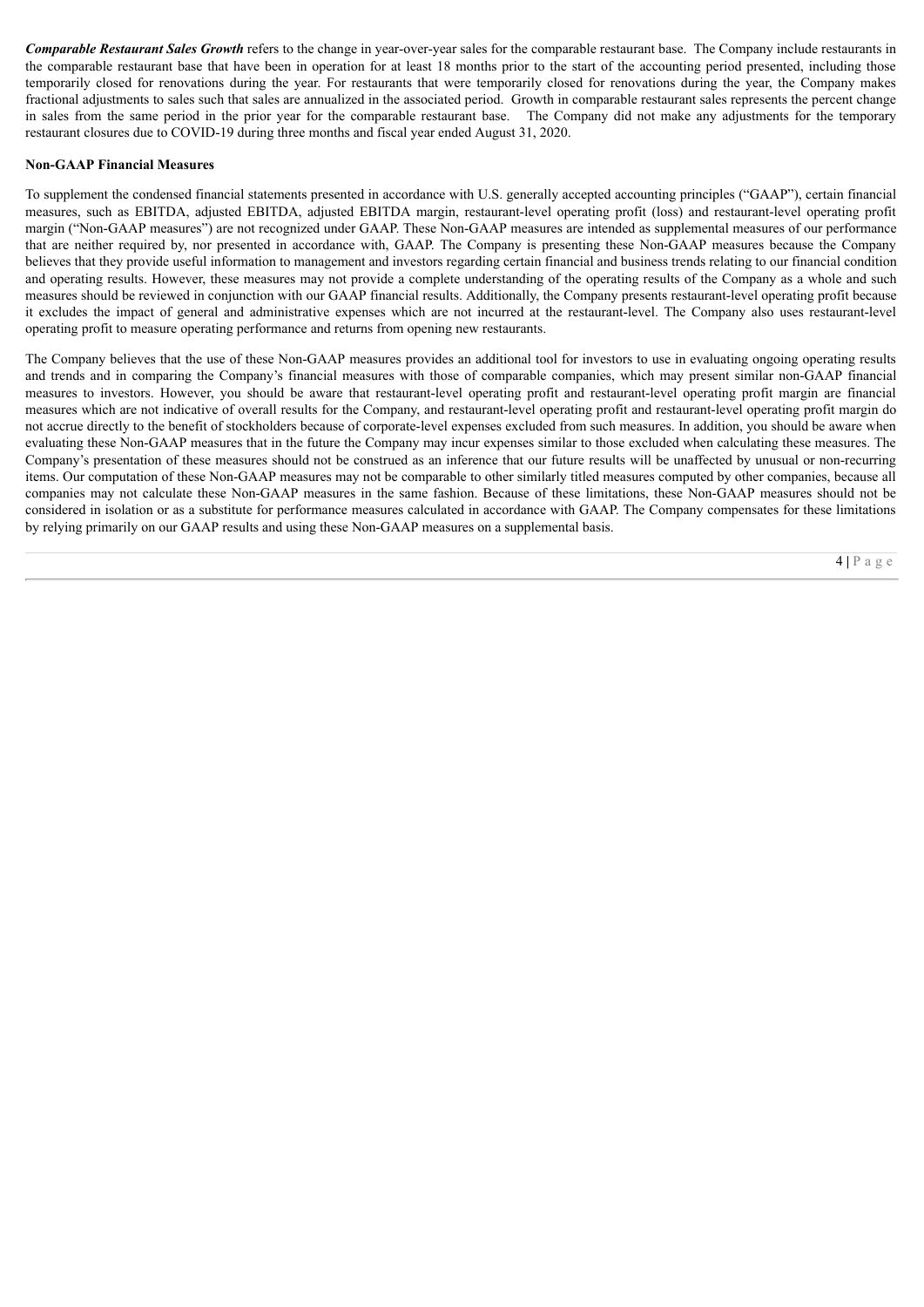#### **Forward-Looking Statements**

Except for historical information contained herein, the statements in this press release or otherwise made by our management in connection with the subject matter of this press release are forward-looking statements (as such term is defined in the Private Securities Litigation Reform Act of 1995) and involve risks and uncertainties and are subject to change based on various important factors. This press release includes forward-looking statements that are based on management's current estimates or expectations of future events or future results. These statements are not historical in nature and can generally be identified by such words as "target," "may," "might," "will," "objective," "intend," "should," "could," "can," "would," "expect," "believe," "design," "estimate," "continue," "predict," "potential," "plan," "anticipate" or the negative of these terms, and similar expressions. Management's expectations and assumptions regarding future results are subject to risks, uncertainties and other factors that could cause actual results to differ materially from the anticipated results or other expectations expressed in the forward-looking statements included in this press release. These risks and uncertainties include but are not limited to: risks related to the COVID-19 outbreak; our ability to successfully maintain increases in our comparable restaurant sales; our ability to successfully execute our growth strategy and open new restaurants that are profitable; our ability to expand in existing and new markets; our projected growth in the number of our restaurants; macroeconomic conditions and other economic factors; our ability to compete with many other restaurants; our reliance on vendors, suppliers and distributors, including our parent company Kura Sushi, Inc.; concerns regarding food safety and foodborne illness; changes in consumer preferences and the level of acceptance of our restaurant concept in new markets; minimum wage increases and mandated employee benefits that could cause a significant increase in our labor costs; the failure of our automated equipment or information technology systems or the breach of our network security; the loss of key members of our management team; the impact of governmental laws and regulations; volatility in the price of our common stock; and other risks and uncertainties as described in our filings with the Securities and Exchange Commission ("SEC"). These and other factors that could cause results to differ materially from those described in the forward-looking statements contained in this press release can be found in the Company's other filings with the SEC. Undue reliance should not be placed on forward-looking statements, which are only current as of the date they are made. The Company assumes no obligation to update or revise its forward-looking statements, except as may be required by applicable law.

### #### ###

Investor Relations Contact: Fitzhugh Taylor or Steven Boediarto (657) 333-4010 investor@kurausa.com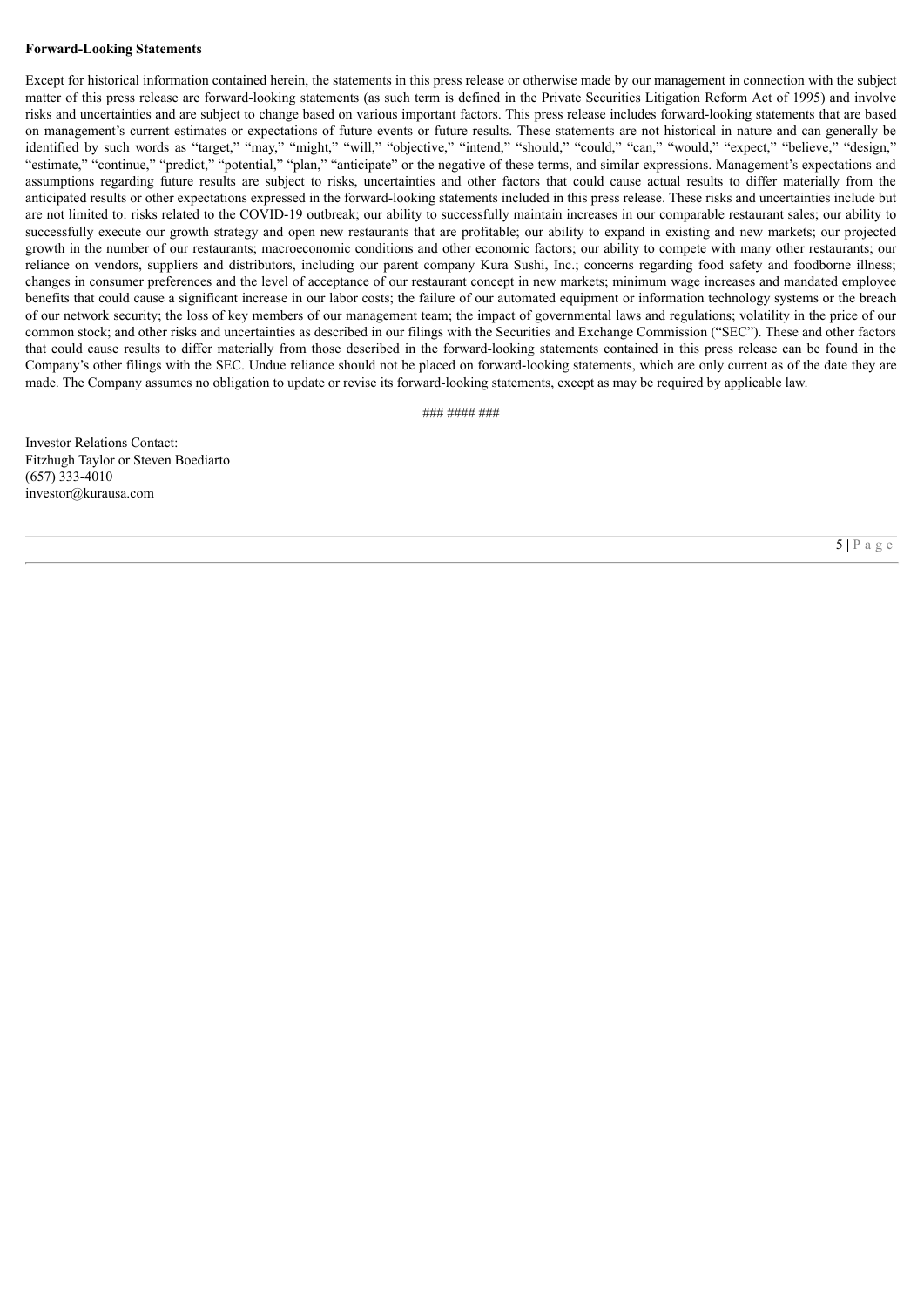#### **Kura Sushi USA, Inc. Condensed Statements of Operations (in thousands, except per share amounts; unaudited)**

|                                                            | Three Months Ended August 31, |          |              | <b>Fiscal Year Ended August 31,</b> |                    |           |                        |        |
|------------------------------------------------------------|-------------------------------|----------|--------------|-------------------------------------|--------------------|-----------|------------------------|--------|
|                                                            |                               | 2020     |              | 2019                                |                    | 2020      |                        | 2019   |
| <b>Sales</b>                                               | $\mathbb{S}$                  | 5,528    | $\mathbf{s}$ | 18,753                              | $\mathbf S$        | 45,168    | $\mathbf{\mathcal{S}}$ | 64,245 |
| Restaurant operating costs:                                |                               |          |              |                                     |                    |           |                        |        |
| Food and beverage costs                                    |                               | 1,841    |              | 6,168                               |                    | 14,709    |                        | 21,048 |
| Labor and related costs                                    |                               | 3,333    |              | 5,656                               |                    | 18,669    |                        | 19,942 |
| Occupancy and related expenses                             |                               | 1,694    |              | 1,301                               |                    | 6,359     |                        | 4,593  |
| Depreciation and amortization expenses                     |                               | 862      |              | 598                                 |                    | 2,980     |                        | 2,055  |
| Other costs                                                |                               | 1,484    |              | 1,986                               |                    | 6,705     |                        | 7,088  |
| Total restaurant operating costs                           |                               | 9,214    |              | 15,709                              |                    | 49,422    |                        | 54,726 |
| General and administrative expenses                        |                               | 3,070    |              | 2,049                               |                    | 12,064    |                        | 7,748  |
| Depreciation and amortization expenses                     |                               | 83       |              | 30                                  |                    | 180       |                        | 110    |
| Total operating expenses                                   |                               | 12,367   |              | 17,788                              |                    | 61,666    |                        | 62,584 |
| Operating income (loss)                                    |                               | (6, 839) |              | 965                                 |                    | (16, 498) |                        | 1,661  |
| Other expense (income):                                    |                               |          |              |                                     |                    |           |                        |        |
| Interest expense                                           |                               | 33       |              | 62                                  |                    | 136       |                        | 188    |
| Interest income                                            |                               | (18)     |              | (40)                                |                    | (450)     |                        | (51)   |
| Income (loss) before income taxes                          |                               | (6, 854) |              | 943                                 |                    | (16, 184) |                        | 1,524  |
| Income tax expense (benefit)                               |                               | (5)      |              | 27                                  |                    | 1,174     |                        | 68     |
| Net income (loss)                                          | \$                            | (6, 849) | \$           | 916                                 | \$                 | (17, 358) | \$                     | 1,456  |
| Net income (loss) per Class A and Class B                  |                               |          |              |                                     |                    |           |                        |        |
| common share                                               |                               |          |              |                                     |                    |           |                        |        |
| <b>Basic</b>                                               | \$                            | (0.82)   | \$           | 0.15                                | \$                 | (2.08)    | \$                     | 0.28   |
| Diluted                                                    | $\mathsf{\$}$                 | (0.82)   | $\mathbb{S}$ | 0.15                                | $\mathbf{\hat{S}}$ | (2.08)    | $\mathsf{\$}$          | 0.26   |
| Weighted average Class A and Class B<br>shares outstanding |                               |          |              |                                     |                    |           |                        |        |
| Basic                                                      |                               | 8,342    |              | 6,124                               |                    | 8,338     |                        | 5,283  |
| Diluted                                                    |                               | 8,342    |              | 6,277                               |                    | 8,338     |                        | 5,512  |
|                                                            |                               |          |              |                                     |                    |           |                        |        |

6 **|** P a g e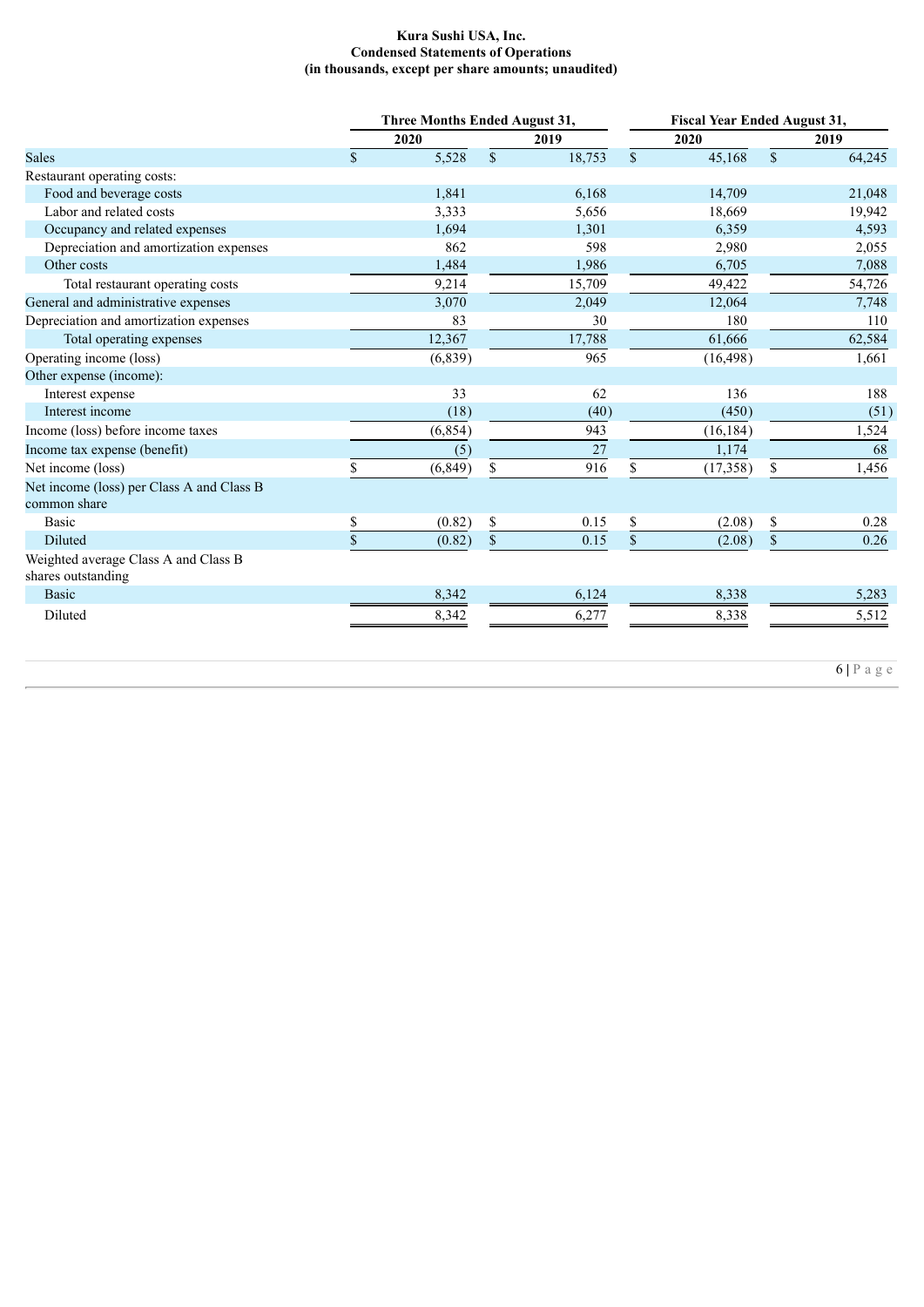#### **Kura Sushi USA, Inc Selected Balance Sheet Data and Selected Operating Data (in thousands; except restaurants and percentages; unaudited)**

|                                     | <b>August 31, 2020</b> | <b>August 31, 2019</b> |        |  |
|-------------------------------------|------------------------|------------------------|--------|--|
| <b>Selected Balance Sheet Data:</b> |                        |                        |        |  |
| Cash and cash equivalents           | 9.259                  |                        | 38,044 |  |
| Total assets $(1)$                  | 118.379                |                        | 76,410 |  |
| Total liabilities(1)                | 72.666                 |                        | 14,229 |  |
| Total stockholders' equity          | 45,713                 |                        | 62,181 |  |

 $\overline{11}$  In fiscal first quarter 2020, the Company adopted Accounting Standards Codification 842, "Leases", resulting in the recognition of operating lease right-of-use assets of \$36 million and operating lease liabilities of \$39 million in the condensed balance sheet.

|                                          | Three Months Ended August 31, |             |    | <b>Fiscal Year Ended August 31,</b> |                 |    |          |
|------------------------------------------|-------------------------------|-------------|----|-------------------------------------|-----------------|----|----------|
|                                          |                               | 2020        |    | 2019                                | 2020            |    | 2019     |
| <b>Selected Operating Data:</b>          |                               |             |    |                                     |                 |    |          |
| Restaurants at the end of period         |                               | 25          |    | 23                                  | 25              |    | 23       |
| Average unit volumes                     |                               | N/A         |    | N/A                                 | 1,942           |    | 3,498    |
| Comparable restaurant sales growth       |                               | $(72.7)\%$  |    | $9.4\%$                             | $(37.8)\%$      |    | $6.2\%$  |
| <b>EBITDA</b>                            | \$                            | (5,894)     | \$ | 1,593                               | \$<br>(13,338)  | \$ | 3,826    |
| <b>Adjusted EBITDA</b>                   | \$                            | (5,408)     | S  | 1.973                               | \$<br>(12,995)  | \$ | 5,195    |
| Adjusted EBITDA margin                   |                               | $(97.8)\%$  |    | $10.5\%$                            | $(28.8)\%$      |    | $8.1\%$  |
| Operating income (loss)                  | \$                            | (6,839)     | S  | 965                                 | \$<br>(16, 498) | \$ | 1,661    |
| Operating profit margin                  |                               | $(123.7)\%$ |    | $5.1\%$                             | $(36.5)\%$      |    | $2.6\%$  |
| Restaurant-level operating profit (loss) | \$                            | (2,299)     | \$ | 4,055                               | \$<br>(733)     | \$ | 12,945   |
| Restaurant-level operating profit margin |                               | $(41.6)\%$  |    | 21.6%                               | $(1.6)\%$       |    | $20.1\%$ |
|                                          |                               |             |    |                                     |                 |    |          |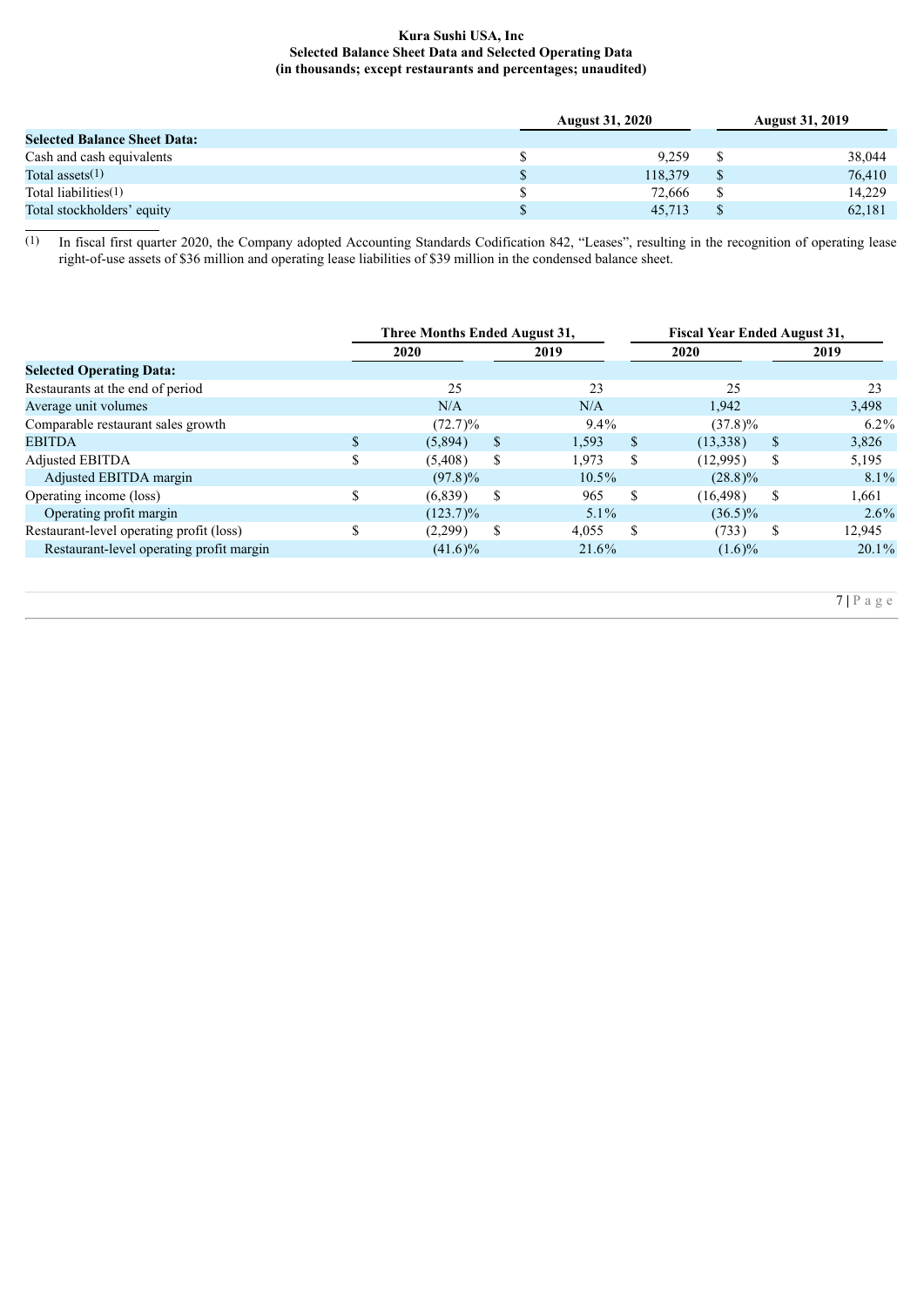#### **Kura Sushi USA, Inc Reconciliation of GAAP Net Income (Loss) to EBITDA and Adjusted EBITDA (in thousands; unaudited)**

|                                     | Three Months Ended August 31, |          |  | <b>Fiscal Year Ended August 31,</b> |  |             |  |         |
|-------------------------------------|-------------------------------|----------|--|-------------------------------------|--|-------------|--|---------|
|                                     |                               | 2020     |  | 2019(1)                             |  | <b>2020</b> |  | 2019(1) |
| Net income (loss)                   |                               | (6, 849) |  | 916                                 |  | (17,358)    |  | 1,456   |
| Interest (income) expense, net      |                               | 15       |  | 22                                  |  | (314)       |  | 137     |
| Taxes                               |                               | (5)      |  | 27                                  |  | 1,174       |  | 68      |
| Depreciation and amortization       |                               | 945      |  | 628                                 |  | 3,160       |  | 2,165   |
| <b>EBITDA</b>                       |                               | (5,894)  |  | 1,593                               |  | (13, 338)   |  | 3,826   |
| Stock-based compensation expense(2) |                               | 280      |  | 114                                 |  | 860         |  | 590     |
| Non-cash lease expense $(4)$        |                               | 376      |  | 191                                 |  | 1,233       |  | 704     |
| Employee retention credit( $5$ )    |                               | (170)    |  |                                     |  | (1,750)     |  |         |
| Other $(6)$                         |                               |          |  | 75                                  |  |             |  | 75      |
| <b>Adjusted EBITDA</b>              |                               | (5, 408) |  | .973                                |  | (12.995)    |  | 5,195   |

#### **Kura Sushi USA, Inc Reconciliation of GAAP Operating Income (Loss) to Restaurant-level Operating Profit (Loss) (in thousands; unaudited)**

|                                                   |         | Three Months Ended August 31, | <b>Fiscal Year Ended August 31,</b> |         |  |  |
|---------------------------------------------------|---------|-------------------------------|-------------------------------------|---------|--|--|
|                                                   | 2020    | 2019(1)                       | 2020                                | 2019(1) |  |  |
| Operating income (loss)                           | (6,839) | 965                           | (16, 498)                           | 1,661   |  |  |
| Depreciation and amortization                     | 945     | 628                           | 3,160                               | 2,165   |  |  |
| Stock-based compensation expense(2)               | 280     | 114                           | 860                                 | 590     |  |  |
| Pre-opening $costs(3)$                            | 292     | 204                           | 972                                 | 587     |  |  |
| Non-cash lease expense $(4)$                      | 376     | 191                           | 1,233                               | 704     |  |  |
| Employee retention $\text{credit}(5)$             | (170)   |                               | (1,750)                             |         |  |  |
| General and administrative expenses               | 3,070   | 2,049                         | 12,064                              | 7,748   |  |  |
| Corporate-level stock-based compensation included |         |                               |                                     |         |  |  |
| in General and administrative expenses            | (253)   | (96)                          | (774)                               | (510)   |  |  |
| Restaurant-level operating profit (loss)          | (2,299) | 4,055                         | (733)                               | 12,945  |  |  |

<sup>(1)</sup> Effective August 31, 2020, the Company no longer excludes pre-opening costs and cash-based pre-opening lease expense from its computation of Adjusted EBITDA. The non-cash portion of pre-opening lease expense is included in non-cash lease expense in the computation of Adjusted EBITDA. Adjusted EBITDA for the three months and fiscal year ended August 31, 2019 has been restated to conform to the current period computation methodology. The cash portion of pre-opening lease expense is included in pre-opening costs and the non-cash portion of pre-opening lease expense is included in non-cash lease expense in the computation of restaurant-level operating profit (loss). Restaurant-level operating profit (loss) for the three months and fiscal year ended August 31, 2019 has been restated to conform to the current period computation methodology and there was no impact to the total amounts of \$4.055 million and \$12.945 million, respectively.

<sup>(2)</sup> Stock-based compensation expense includes non-cash stock-based compensation, which is comprised of restaurant-level stock-based compensation included in other costs in the statements of operations and of corporate-level stock-based compensation included in general and administrative expenses in the statements of operations.